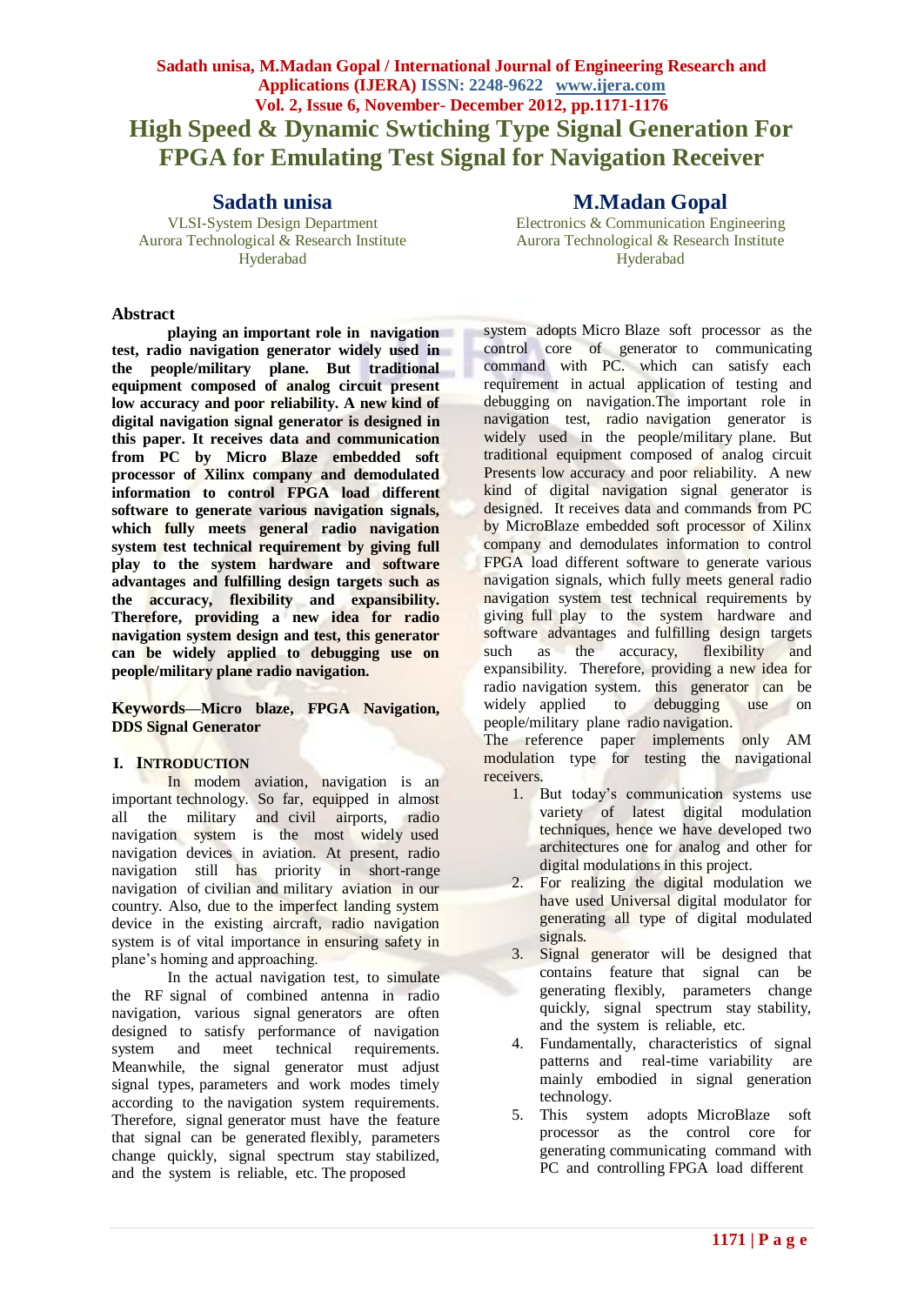# **II BLOCK DAIGRAM**



Figure 1 processing module for FPGA

The figure1 block diagram consist of sub module as

- 1. ADC: For converting analog signal to digital signal
- 2. RAM: For storing digital values
- 3. UART: serial cable interface for communication purpose
- 4. Micro blaze: It is a processor used for giving the commands
- 5. Synthesized Unit: it is used for selecting modulation technique
- 6. DDS: it is used to generate carrier signal
- 7. DAC: to convert the digital signal to analog signal

## **III DESIGN SCHEME OF DIGITAL SIGNAL GENERATOR OF RADIO NAVIGATION:**

According to different technical requirements of navigation, the generated signal is basically formed by the carrier signal, low frequency modulated signal and audio modulated signal. Therefore, in this scheme, the signal generator adopts direct digital frequency synthesizer (DDS) technology to design precise clock reference source, word length of frequency and phase accumulator and sine function table to generate the modulated sine signal whose frequency variation scope, step length change and precision meet the acquirements in overall design. Large-scaled FPGA is used in this system to realize accurate DDS , ADC converter is used to convert the external signal to be modulated by carrier signal, and the soft embedded processor MicroBlaze communicates with PC by RS422/232 as the control core, figure 1 is the overall scheme of digital signal generator of radio navigation. The control software of PC wrote in VC6.0 communicates with the generator through RS422/232 is in charge of transmitting control command to set frequency, azimuth angle, channel, working mode and other parameters of navigation signal and receiving status and data of the generator after every change. In this system, as a master unit MicroBlaze sends parameters to FPGA after

demodulating data from PC while FPGA generates accurate navigation signal to high-speed DAC converter as the ground floor synthesis unit. Meanwhile, multiple clock signals used in the system are generated in phase lock logic part of FPGA from external oscillator.



Figure 2 Block Diagram of FPGA

## **Direct Digital Synthesizer***:*

A Direct Digital frequency Synthesizer (DDS) design and prototype suitable for spaceborne applications is presented. The design is targeted for use in the uplink section of the RF subsystem of the New Horizons Pluto spacecraft currently under design at APL. Design and analysis of the digital portion of the DDS is presented along with experimental data from the prototype system, which was implemented using an FPGA and a discrete digital to analog converter.

Direct Digital frequency Synthesizers (DDS) are a common component in a variety of communication systems, especially those requiring fast frequency hopping, low power dissipation, and small form factor.

A DDS at its simplest is a clock-dividing counter, termed the phase accumulator, which generates a digitized ramp waveform. This ramp is converted to a sine-wave representation and subsequently translated to the analog domain by a digital to analog converter (DAC). Subsequent filtering of the DAC output can be used to remove the high frequency components that arise from the data conversion process. Fig. 1 illustrates the conceptual system with a j-bit accumulator output truncated to a k-bit ROM address space and a m-bit DAC.DDS performance is measured in a number of ways. Some are fairly generic, including power dissipation and maximum nput clock rate and output frequency. Others are more specific, relating to minimum frequency step size and to the spectral purity of the DDS output. The DDS output spectrum reflects the fact that a DDS effectively samples a sine wave output. As a result, inaccuracies due to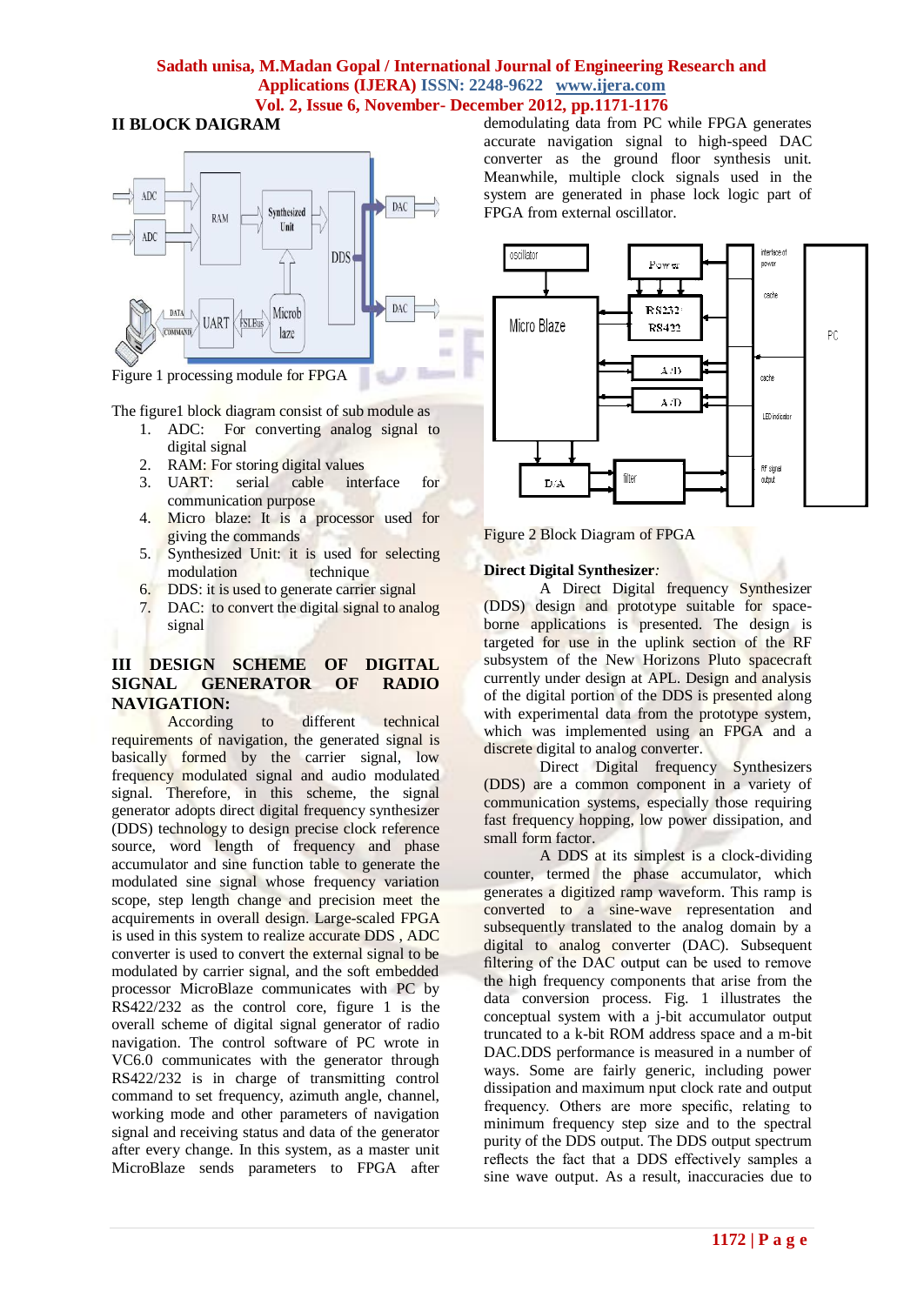finite word length effects as well as Nyquist sampling considerations cause the output spectrum to contain energy at frequencies other than the fundamental. These peaks, termed spurs, determine the signal to noise level of the DDS, which is defined as the Spurious Free Dynamic Range (SFDR). Non-idealities in the DAC can further degrade the SFDR as well. In general, peaks which are closer in frequency to the fundamental present more problems than peaks further out, simply because they are more difficult to attenuate with an output lowpass filter.



Figure 3 Direct Digital Sythesizer

## **Implementation of DDS**

In this figure 3we are using Direct Digital Synthesizer for generation of the carrier signal. All we know about that by using DDS we can generate a carrier signal in the form of sine or cosine or sine cosine. Xilinx itself generate the core for DDS that is ip core generation. In that we should select options about the carrier or signal frequency in MHZ and phase off set and data width and the phase increment register data width depends on the data width or we can have a option like programmable then we can give the phase of set and frequency levels through the program. And we are taking the carrier signal from the DDS and we do the modulation like AM, FM, QPSK, BPSK. And in FM technique we are taking DDS signal as the message signal and we are generating the carrier by using the Hardware Description Language.

## **ADC**

The Analog to Digital Module Converter Board (the AD1™) converts signals at a maximum sampling rate of one million samples per second, fast enough for the most demanding audio applications. The AD1 uses a 6-pin header connector, and at less than one square inch is small enough to be located at the signal source.

- 1.Features include:
- Two ADCS7476MSPS 12-bit A/D converter chips
- a 6-pin header connector
- a 6-pin connector
- two 2-pole Sallen-Key anti-alias filters
- two simultaneous A/D conversion
- channels at up to one MSa per channel • very low power consumption
- small form factor  $(0.95" \times 0.80")$ .



#### **AD1 Circuit Diagram**

Figure 4 ADC block diagram

## **2. Functional Description**

The figure 4 AD1 converts an analog input signal ranging from 0-3.3 volts to a 12-bit digital value in the range 0 to 4095. The AD1 has two simultaneous A/D conversion channels, each with a 12-bit converter and filter. Each channel can sample a separate stream of analog signals. The AD1 can also convert a single stream of analog signals using only one channel. Each channel has two 2-pole Sallen-Key antialias filters with poles set to 500 KHz. The filters limit the analog signal bandwidth to a frequency range suitable to the sample rate of<br>the converter. The AD1 uses the the converter. The AD1 uses the SPI/MICROWIRE™ serial bus standard to send converted data to the host system. The serial bus can run at up to 20 MHz. The AD1 has a 6-pin header and a 6-pin connector for easy connection to a Digilent system board or other Digilent products. Some system boards, like the Digilent Pegasus board, have a 6-pin header that can connect to the AD1 with a 6-pin cable. To connect the AD1 to other Digilent system boards, a Digilent Modular Interface Board (MIB) and a 6-pin cable may be needed. The MIB plugs into the system board, and the cable connects the MIB to the AD1. The AD1 can be powered by voltage from either a Digilent system board or an outside device. Damage can result if power is supplied from both sources or if the outside device supplies more than 3V.

## **DAC**

The Digilent PmodDA2 Digital to Analog Module Converter, converts signals from digital values to analog voltages on two channels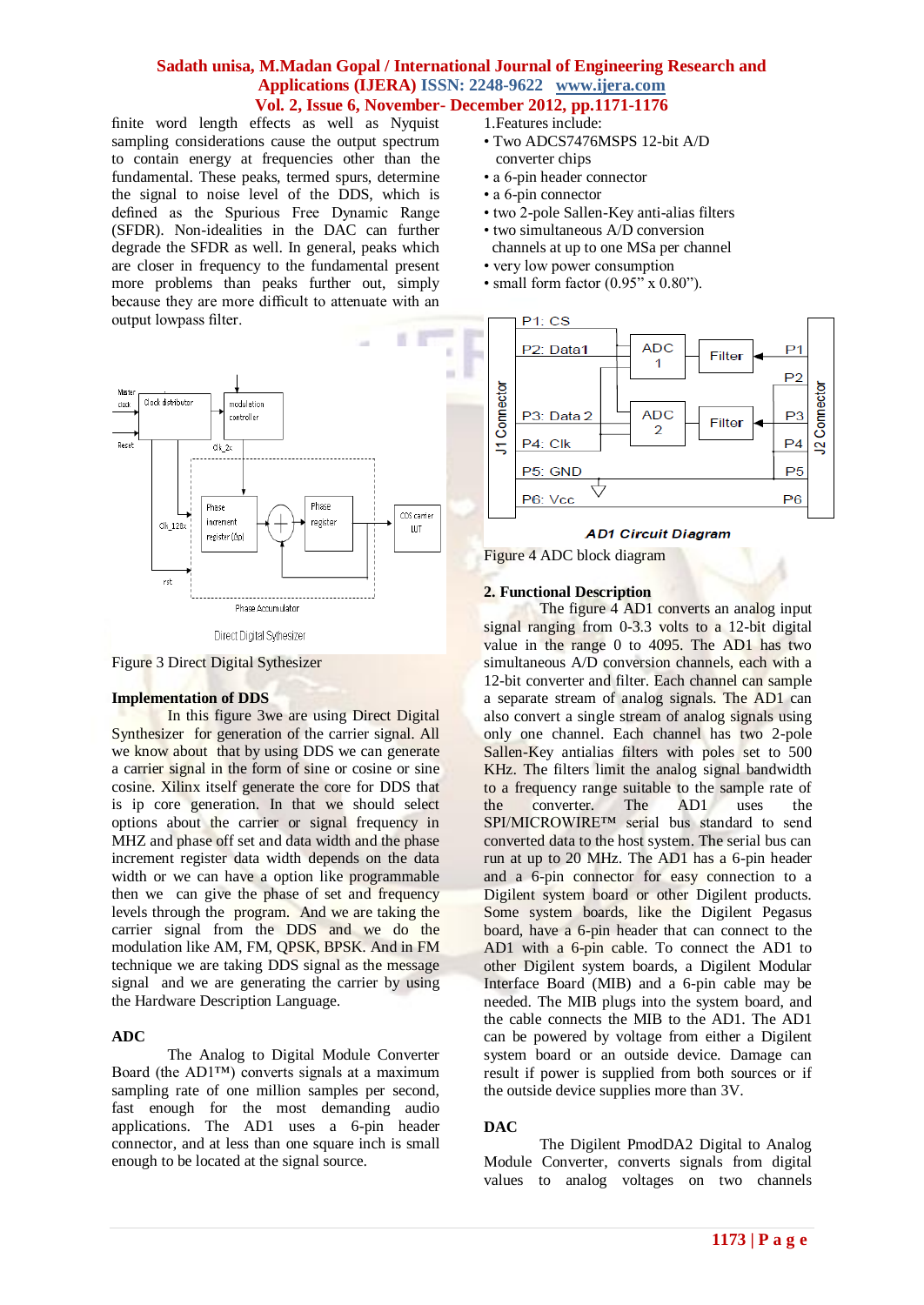simultaneously with twelve bits of resolution. The PmodDA2 uses a 6 pin header connector and, at less than one square inch, is small enough to be located where the reconstructed signal is required.

- 1.Features include:
- Two National Semiconductor
- DAC121S101, 12-bit D/A converters
- a 6-pin header and 6-pin connector
- Two simultaneous D/A conversion channels
- very low power consumption
- small form factor  $(0.80^{\prime\prime} \times 0.80^{\prime\prime})$ .



# Figure  $\neg$ **Block Diagram**

Figure 5 DAC Block diagram

The PmodDA2 can produce an analog output ranging from 0-3.3 volts when operated with a 3.3V power supply. It has two simultaneous D/A conversion channels, each with a 12-bit converter that can process separate digital signals. The PmodDA2 is equipped with two DAC121S101 digital to analog converters. Sending commands via the SPI/MICROWIRE™ serial bus to the D/A converters produces outputs. The two converters are connected in parallel so that commands are sent to both converters simultaneously. The PmodDA2 is designed to work with either Digilent programmable logic system boards or embedded control system boards. Most Digilent system boards, such as the Nexys, Basys, or Cerebot, have 6-pin connectors that allow the PmodDA2 to plug directly into the system board or to connect via a Digilent six-wire

cable Some older Digilent boards may need a Digilent Module Interface Board (MIB) and a 6- pin cable to connect to the PmodDA2. The MIB plugs into the system board and the cable connects the MIB to the PmodDA2.

See Table 1 for a description of the signals on the interface connectors J1 and J2.

Table 1: Interface Connector Signal

**Descriptions** 

| <b>Digital</b> |                       |  |
|----------------|-----------------------|--|
| Interface - J1 |                       |  |
|                | SYNC (common)         |  |
| 2              | DINA (converter IC1)  |  |
| 3              | DINB (converter IC2)  |  |
| 4              | SCLK (common)         |  |
| 5              | <b>GND</b>            |  |
| 6              | <b>VCC</b>            |  |
|                |                       |  |
| Analog         |                       |  |
| Interface - J2 |                       |  |
|                | VOUTA (converter IC1) |  |
| 2              | N/C                   |  |
| 3              | VOUTB (converter IC2) |  |
| 4              | N/C                   |  |
| 5              | <b>GND</b>            |  |
| 6              | <b>VCC</b>            |  |

The PmodDA2 is usually powered from the Digilent system board connected to it. The power and ground connections are on pins five and six of the digital interface connector J1. Alternatively, the PmodDA2 can be powered from an external power supply provided through pins five and six of the analog interface connector J2. In this case the power select jumper on the system board should be set to disconnect power from the system board to J1. Damage may result if two power supplies are connected at the same time. The Digilent convention is to provide 3.3V to power Pmod modules. The PmodDA2 can be operated at any power supply voltage between 2.7V and 5.5V, however caution should be exercised if using any voltage greater than 3.3V, as damage to the Digilent system board could result.

MicroBlaze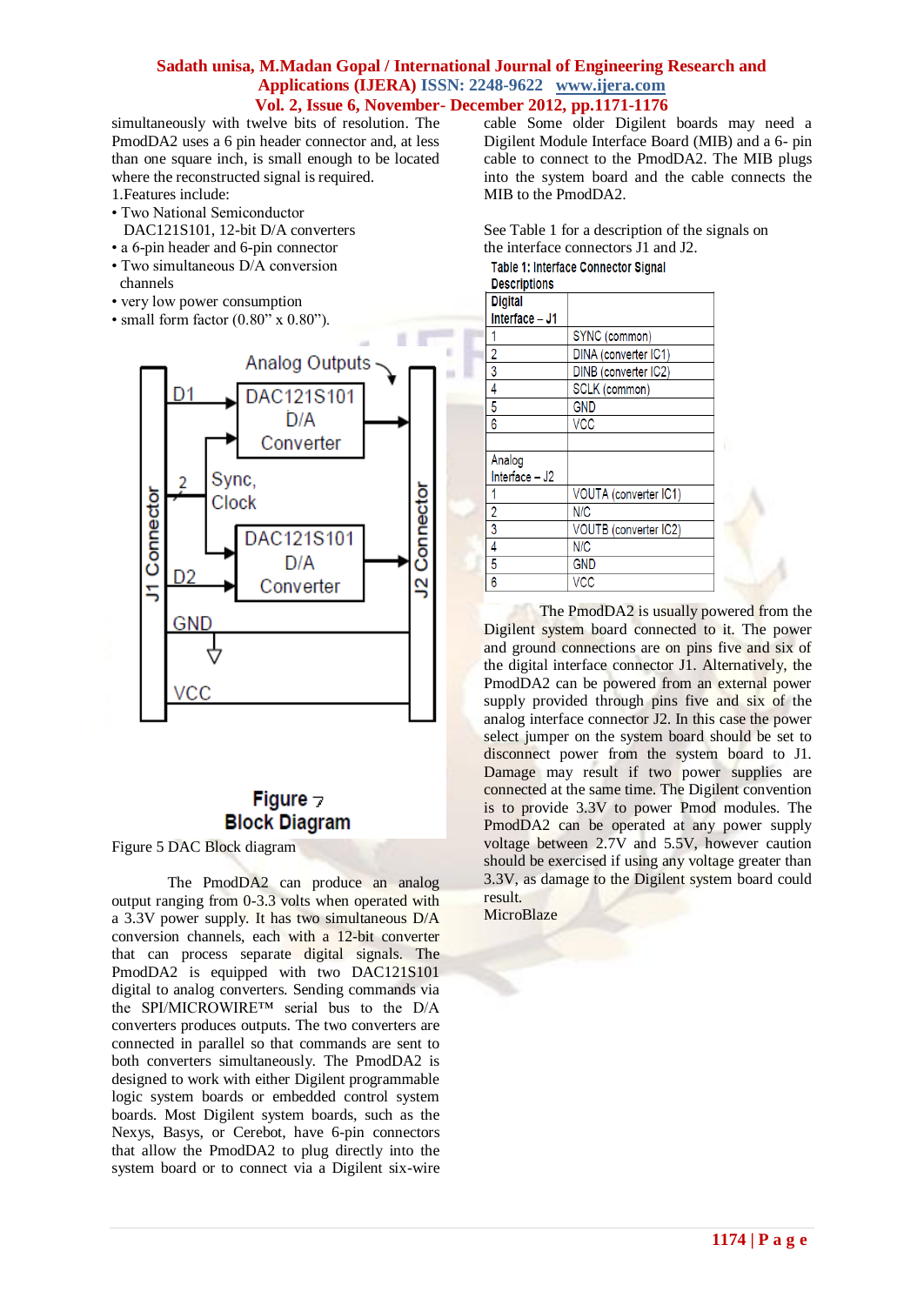

This MicroBlaze part is used for giving the command to PC and selecting the modulation technique.

#### **Implementation of Microblaze:**

In our project the Microblaze place a main important role. It is a soft core processor. and we know about the two type processors, those are Micrblaze and the Power Pc. The main difference between the microblaze and power pc is ,microblaze is a soft core processor and the power pc is a hard core processor.

**Microblaze:** Which is a soft core processor, the some part of the fpga will acts as a microblaze processor by implementing the hardware description language means by the vhdl code we are making act of some part of fpga as microblaze. So it is called as soft core processor. No need of any external hardware circuitry.

**Power Pc:** It is hard core processor, means it is different than microblaze. In this we should require the external hardware by connecting this external hardware of the power pc to the fpga we can use the processor. Then the circuit complexity may increase.

So in this project we are implementing Microblaze soft core processor only. And this processor will take the information from the Pc by using UART. So from the we receive the commands in hexa,ascii format. By using these commands only we can change our parameters of modulation techniques like setting frequency ,setting azimuth angle, changing work mode, self testing and output RF signal. This function we will implementing by coding. According to these commands the modulation techniques are select in the synthesized unit.

DGB&}X%Q221A%% | \$#@K| 1 + + + | BF T10md BBB | 7 7 7 8 10 | | | A X 16 1 Folked in the set of the set of the set of the set of the set of the set of the set of the set of the set of the set of the set of the set of the set of the set of the set of the set of the set of the set of the set of the munnmunnmunnmunn **By** start **C** 

Figure 6 simulation of AM



# Figure 7 simulation of Fm View Add Format Tools Win **DG58:XB822:ACB OHAN +++IN 100mdBBB0PRMM AXLT** TEER 3 8 9999 9945554 ns to 10865252 ns Now: 20 ms Daily 3  $\blacksquare$

Figure 8 simulation of BPSK